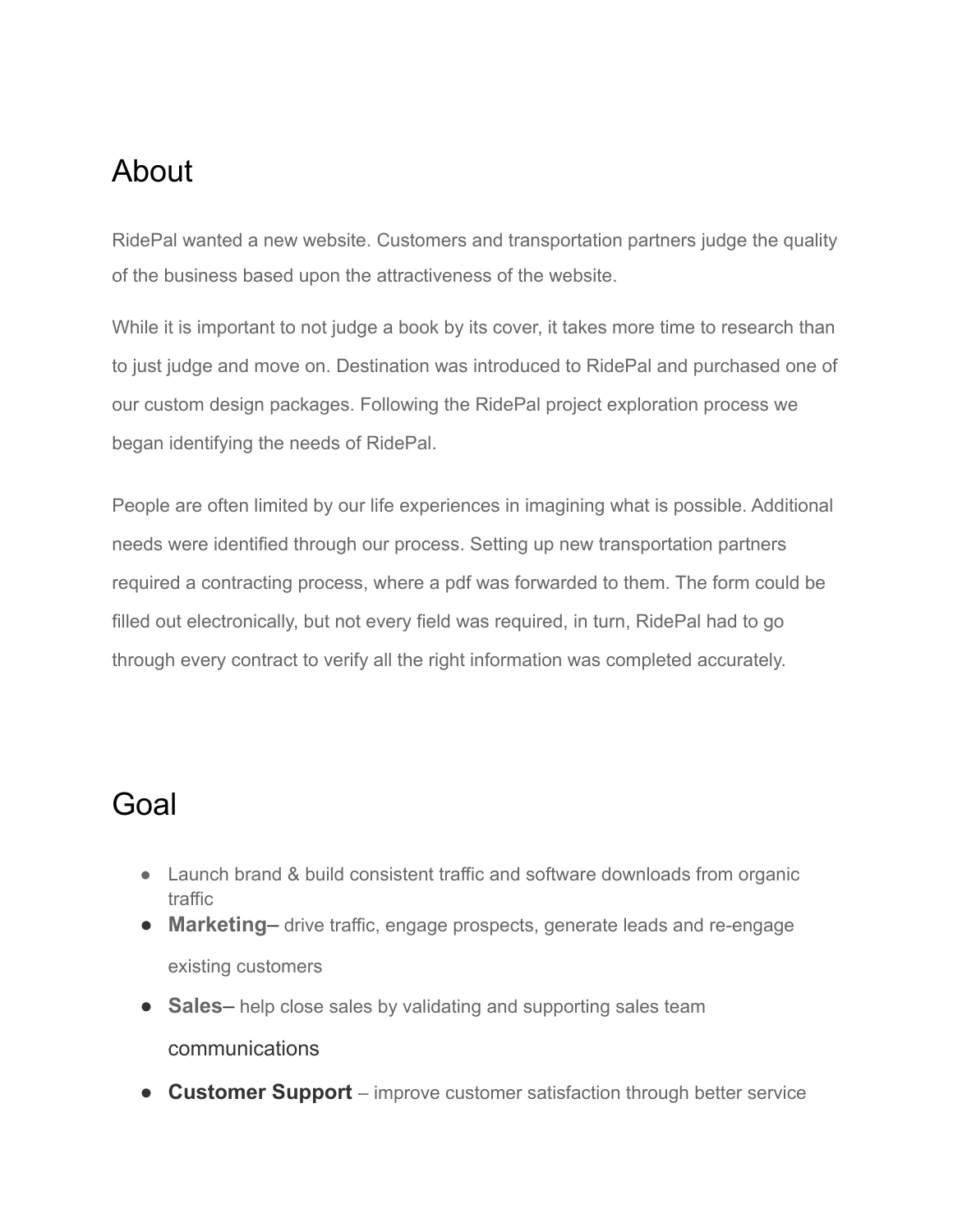- **Webmasters** simplify and optimize content updates and website management
- **IT** integrate with other systems; meet security, performance and scalability requirements
- **Operations** reduce costs by streamlining and automating workflows and tasks
- HR– attract and recruit new employees and support current employees
- **C-Suite** grow the company's bottom line and increase profitability

## Approach

RidePal approached us to redesign their business website. Though they were having a website, it was not bringing enough conversions despite the huge website traffic. They wanted us to design the website from the scratch that would not only represent their business to the best but would also incite the visitors to make a purchase.

Our strategy included three main components: influencer outreach, social media interaction, and content. We began our work with initial on-site SEO work (title tags, meta descriptions, h1 text, content optimization, canonical URL's, etc.) and influencer outreach. Almost all of the traffic and software downloads at the beginning came from our outreach efforts. Through the next year we continued to build their content while working to build links from relevant influencers. We also maintained a strong interactive presence on social media platforms throughout the year.

## **Results**

As a result of our sincere and dedicated efforts, we delivered RidePal a website that was not only good in appearance but also had an amazing functionality to let the visitors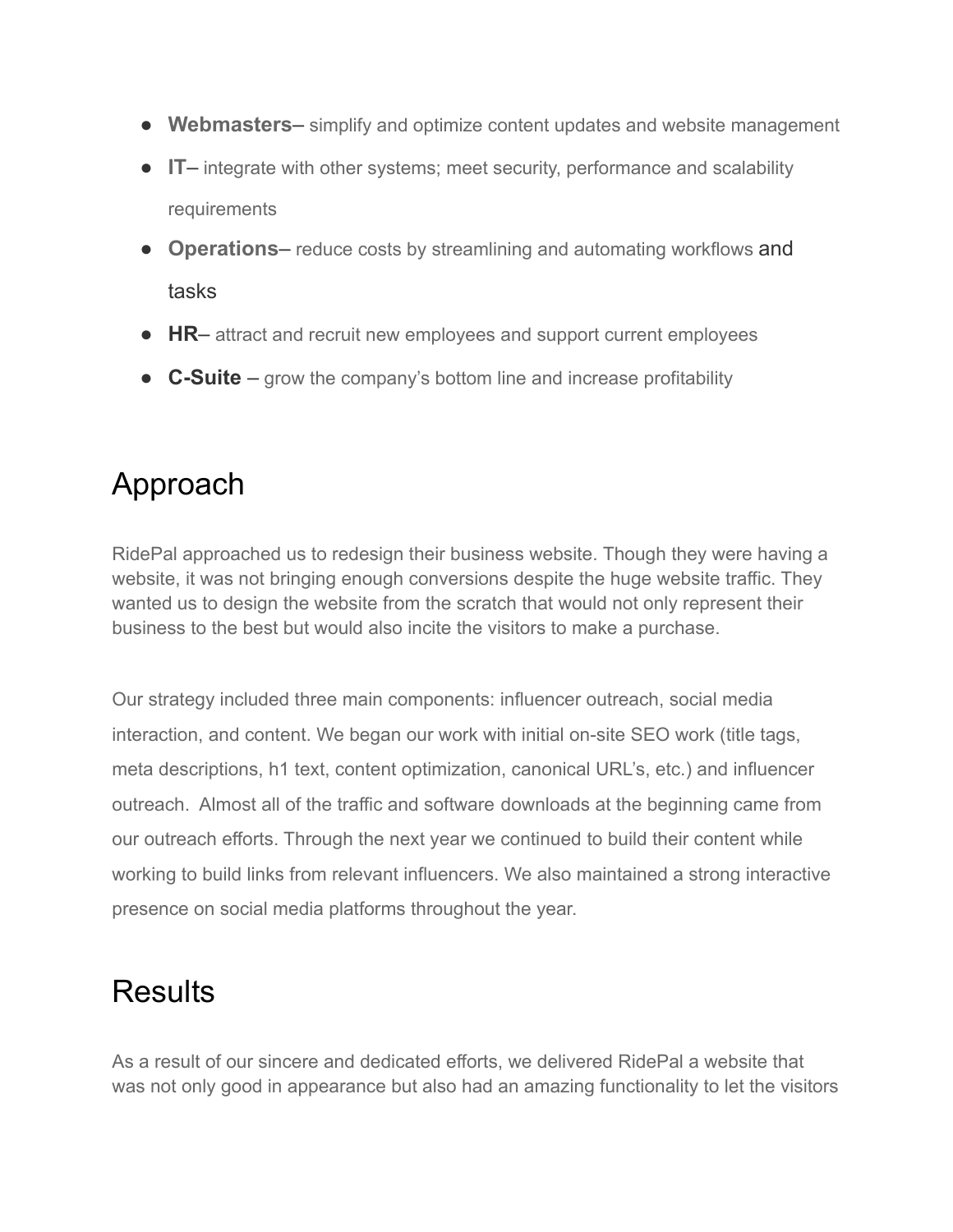find what they look for. The responsive design, fast loading and easy navigation options worked great to bring new customers.

We also offered them full control over their website i.e. for managing content, adding and removing items, and more. Now, they have experienced significant growth in their conversions through the newly designed website and the greater ROI is the proof of that.

The results below are of  $\qquad \qquad \qquad$  quarter over quarter traffic under Inov8lab.

- 1. RidePal received an attractive website that builds trust with both customers and transportation partners.
- 2. RidePal was able to set up the website so the contract used conditional logic. What this meant for them was the form would change on the fly requiring only the correct information every time.
- 3. The client was able to sign the contract with their mouse from a desktop or with their finger from their phone for increased security and validation compared to typing in their name with the prior pdf.
- 4. Ultimately, this saved time for RidePal team members not having to verify they have all the right information completed, but also a new transportation partner having to fill out only the pertinent information they needed.
- 5. The completed contract now shows up in their mailbox to file in the correct folder.
- 6. We can look at this as either a cost savings or enabling the team to spend more time growing the business, either way it is a huge win.
- 7. From a time savings standpoint, about 45 minutes per contract.
- 8. The transportation partnerships are being set up at a rate of 50+ every single week.
- 9. At an employee hourly rate of ~\$20 per hour, and 45 minutes per contract this is around \$750 saved every week.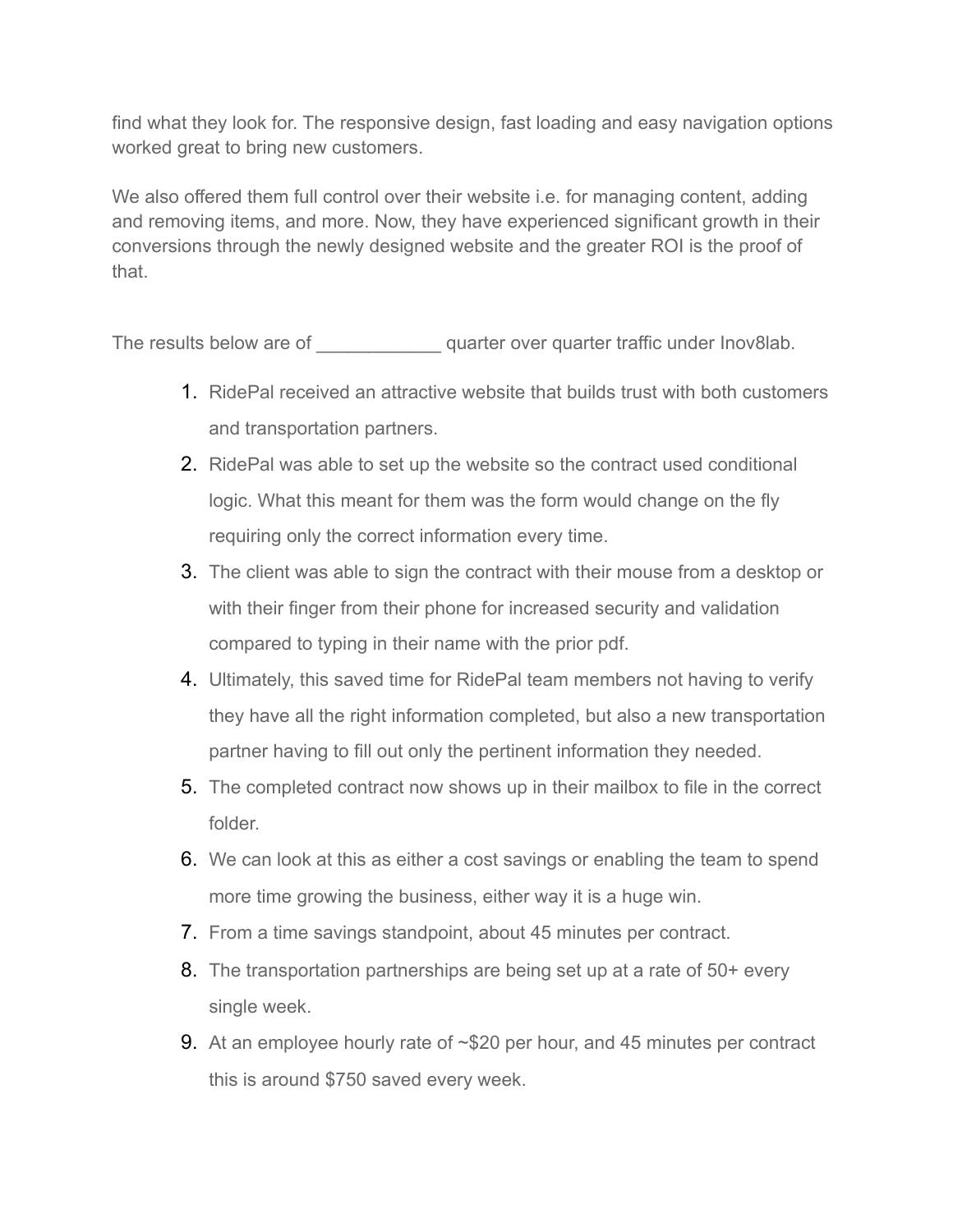10. If we multiply this across working weeks in a year, the result is about \$37,500 per year.

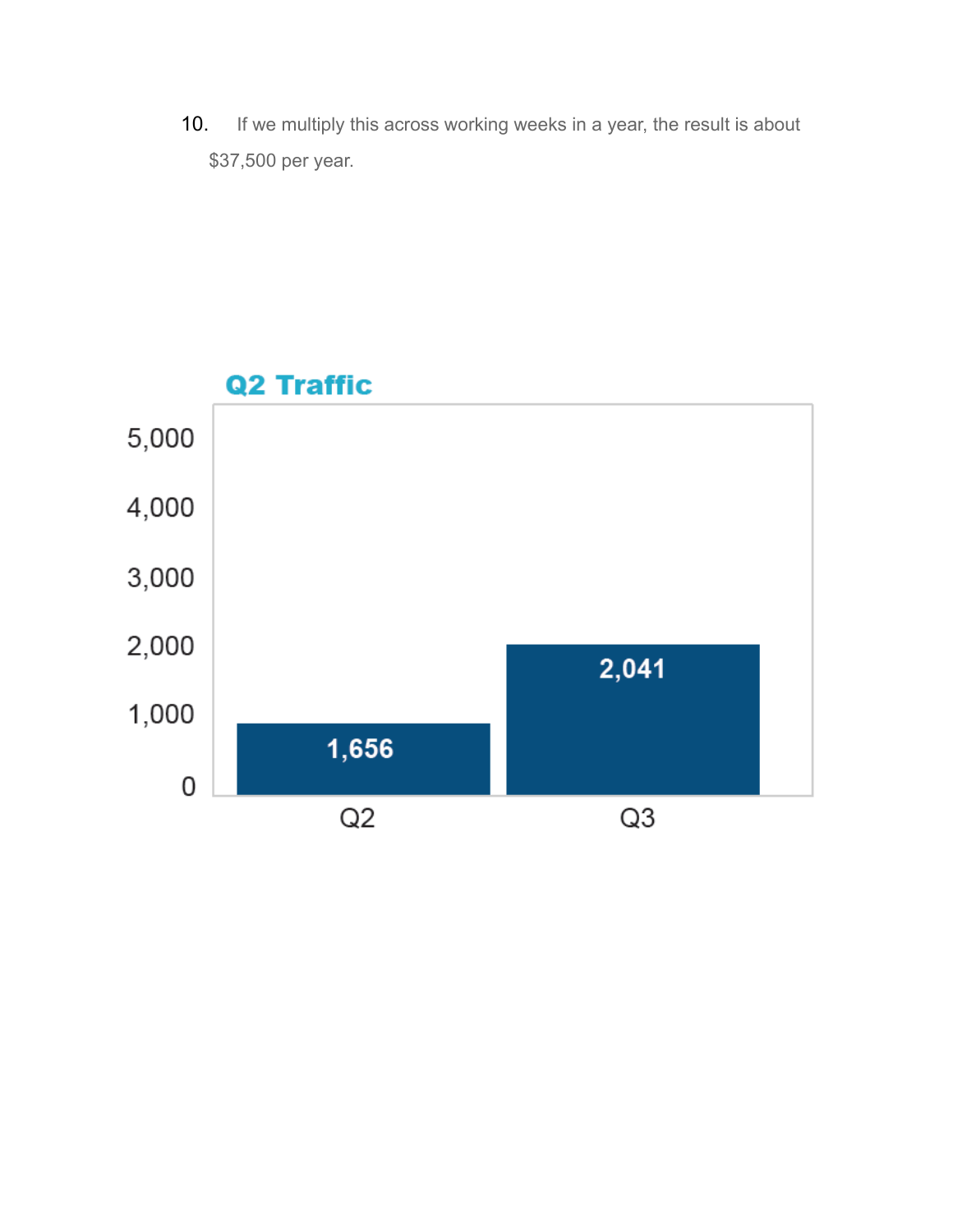